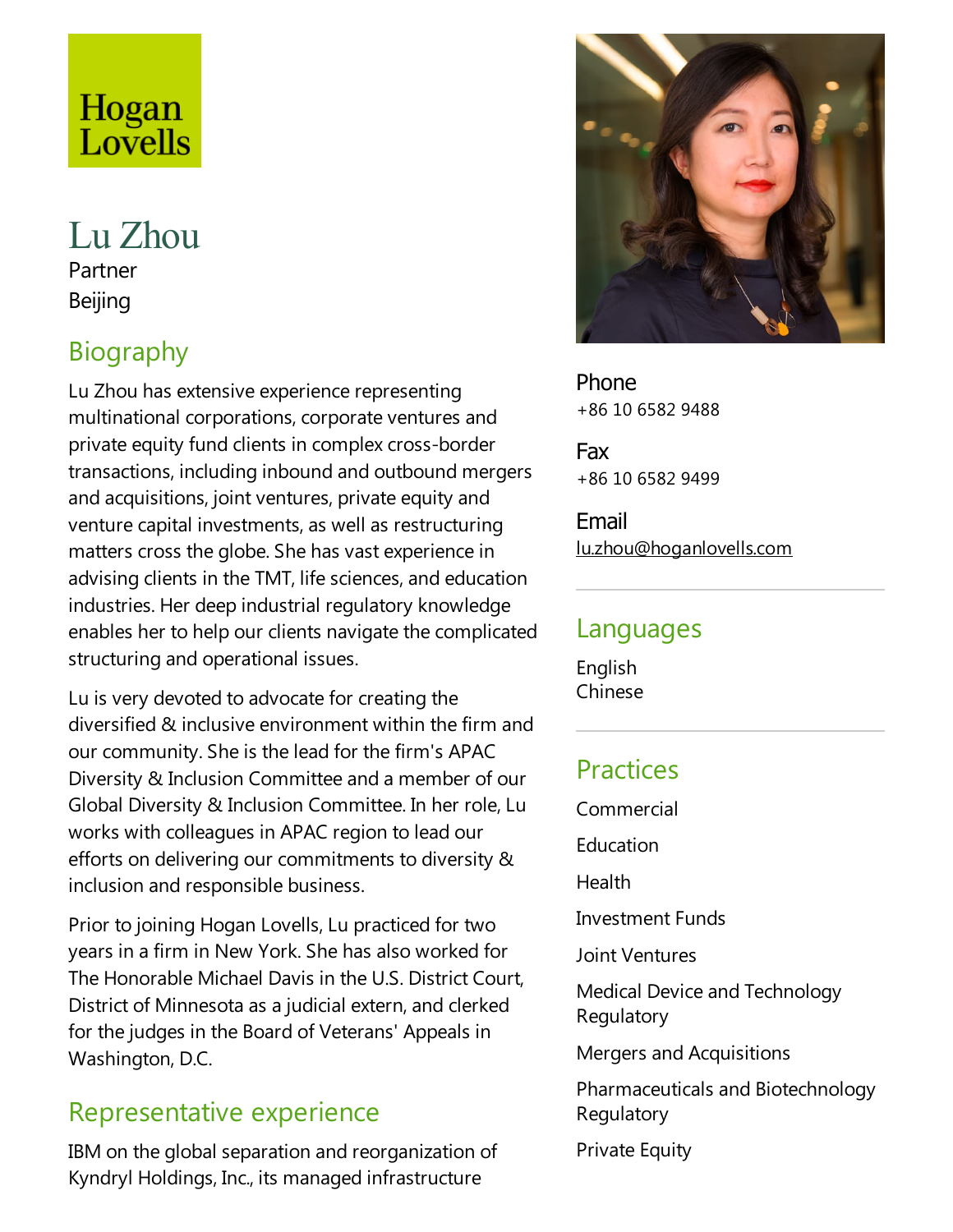services business, prior to the spin-off of Kyndryl into a separate publicly traded company.

Advising Kingfisher PLC, a Fortune 500 company, on its RMB1.4bn sale of the controlling stake of its PRC home improvement retail business in China.

Advising Unisplendour Corporation Limited on its acquisition of a US\$3.8bn stake in Western Digital Corporation, a computer data storage company.

Advising an automotive and aerospace parts manufacturer on its acquisition of a UK company with the global footprints in the hydraulic jack and garage equipment manufacturing business.

Advising Alstom on its €700m acquisition of GE's Intelligent Transportation Solutions business.

Advising a leading Chinese E-commerce company on the proposed formation of an e-commerce and logistics joint venture in Indonesia.

Advising global insurance firm Starr Companies on its various pharmaceutical, medical clinic, and telemedicine investments.

Advising USANA Health Sciences, a U.S. listed company, on its acquisition of a nutritional supplements company.

Advising Intel and Google on their multiplestrategic investments in leading edge technology companies in Asia.

Advising a PRC state owned company on its acquisition of a UK-based in-wheel motor manufacturing company.

Advising a Cayman Islands company on its US\$140m sale of its PRC English training business to a U.S. private equity fund.

Advising a U.S. company on its RMB840m acquisition of a PRC real estate company.

Advising a U.S. listed company on its RMB230m acquisition of a PRC bio-technology company.

### Latest thinking and events

Uncrewed Aircraft Systems

### **Industries**

Automotive Education Financial Institutions Life Sciences and Health Care Technology and Telecoms Private Capital Sports, Media and Entertainment

#### Areas of focus

Cross-border Mergers and **Acquisitions** 

Digital Health

Hospitals and Health Care Providers

M&A and Tax

M&A, Business Transfers,and Restructuring in Financial Services

Infrastructure/Energy M&A and Joint Ventures

Medical Devices

Medical Foods and Dietary Supplements

Private Equity and Venture Capital Funds

Automotive Regulatory

Rail

## Education and admissions

Education